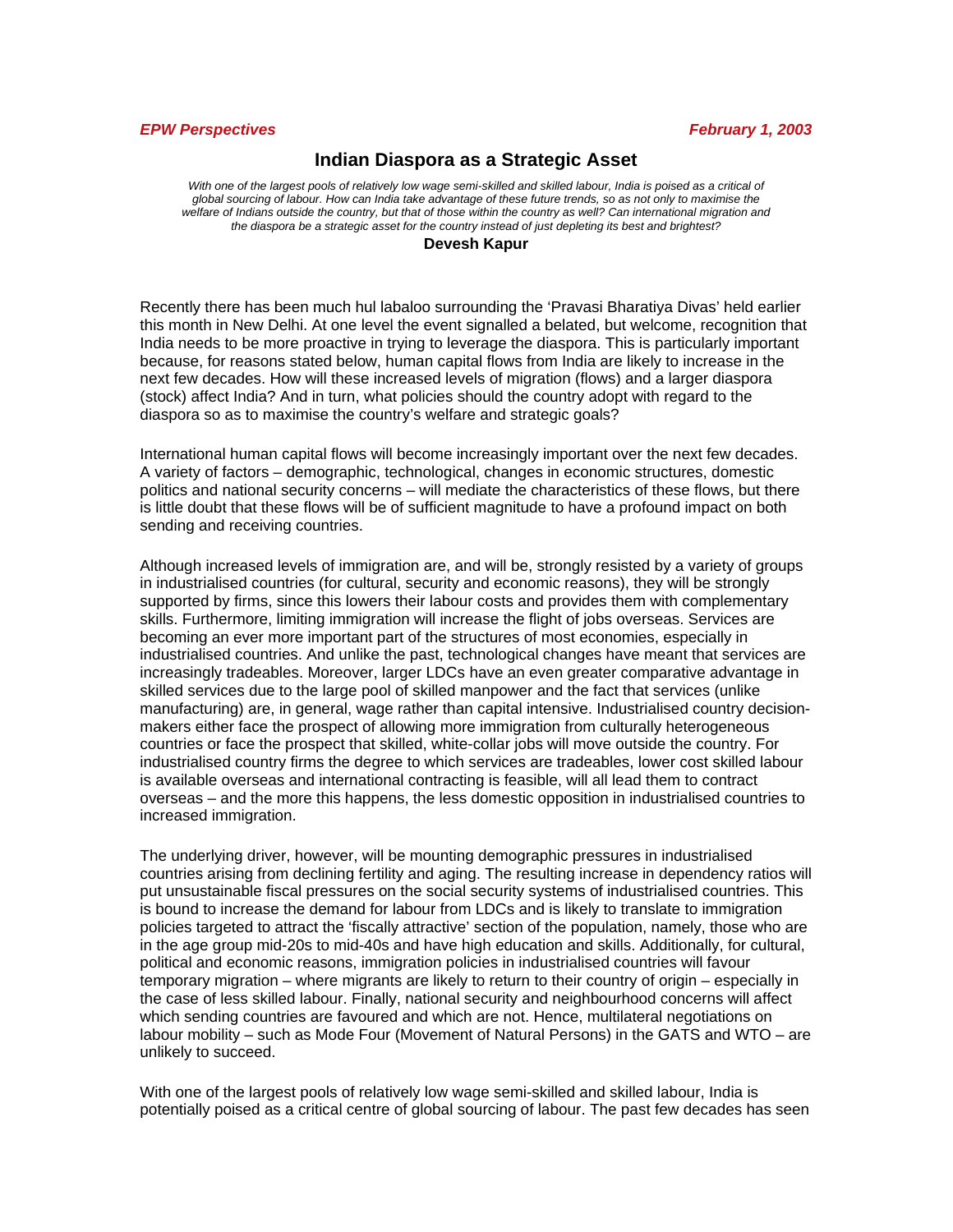an upsurge of migration from India, first to the Gulf and more recently to North America. The example of software and the H1-B visa phenomena (wherein several hundred thousand Indian software professionals went to the US) exemplifies likely future trends, especially in skilled services. Given these emerging realties, how can Indian take advantage of these future trends, so as to not only maximise the welfare of Indians outside the country, but that of those within the country as well? Can international migration and the diaspora be a strategic asset for the country instead of just depleting its best and brightest?

#### **Potential Roles and Effects of Diasporas**

The effects of international migration and diasporas are complex. The effects of overseas networks as sources and facilitators of trade and investment, purveyors of remittances and as 'brain banks' can be substantial. On the other side of the balance sheet, however, the loss of scarce talent – especially people who would have played key roles in institution-building – on the well-being of 'those left behind' can also be substantial. This can range from the loss of a dynamic segment of an emerging middle class on domestic entrepreneurship, to the consequences for future generations of scarce talent in universities. Additionally, the fiscal impact of the lost portion of the skilled tax base can also be considerable. The balance sheet is even more muddled by the role of diasporas as practitioners of 'long-distance nationalism'. While their lobbying and advocacy can be beneficial for the country of origin, their not infrequent support for extremist civil society and political groups is anything but helpful.

## *Diaspora Characteristics Affecting Country of Origin*

It is important to emphasise that none of these effects are automatic simply by virtue of the mere existence of a diaspora. The effects of international migration and diasporas on the country of origin depends both on the characteristics of the diaspora and the conditions and policies of the home country.

*Who leaves?* It is a truism in migration studies that there is a strong selection bias among migrants – they are not a random drawing from the general population pool of a country. Thus while migrants from India in the late 19th century were largely unskilled labour, a century later they are largely skilled labour. While the former was drawn from north-central India (Haryana, UP and Bihar) and Tamil Nadu, in the recent migrations, Punjab, Gujarat, Kerala and Andhra Pradesh dominate. In both cases, (but especially in the first), younger males dominated. And in the more skill-intensive migration of recent years, migration rates have been significantly higher amongst select religious minorities (Jews, Syrian Christians, Parsis and Sikhs) and higher castes, due to their higher levels of domestic income and education. As a result there are differential affects across households, communities and regions of India.

*Reasons for leaving*? Migration from India has largely been driven by economic motives, although political factors have been important in specific cases. Where migration is a result of political factors, its consequences are likely to be more inimical to the country of origin. Insofar as the economic migrants are members of erstwhile political elites who are being displaced, their weak links with newer elites are likely to put a damper on their commitment to their country of origin. It is not surprising that economic migrants from north India, where the intensity of social conflicts continues to be high, have been less interested in issues of regional economic development than their southern counterparts. Furthermore, the more recent Indian migration streams draw significantly from the middle class which often carries with it a sense of entitlement stemming from the privileges that India's upper classes enjoy.

Political turmoil both spurs international migration as well as activates diasporic nationalism – which often makes a bad situation worse. The role of diasporas from Kashmir, Punjab (in the 1980s) and the north-east at various times are examples in this regard. It is possible that recent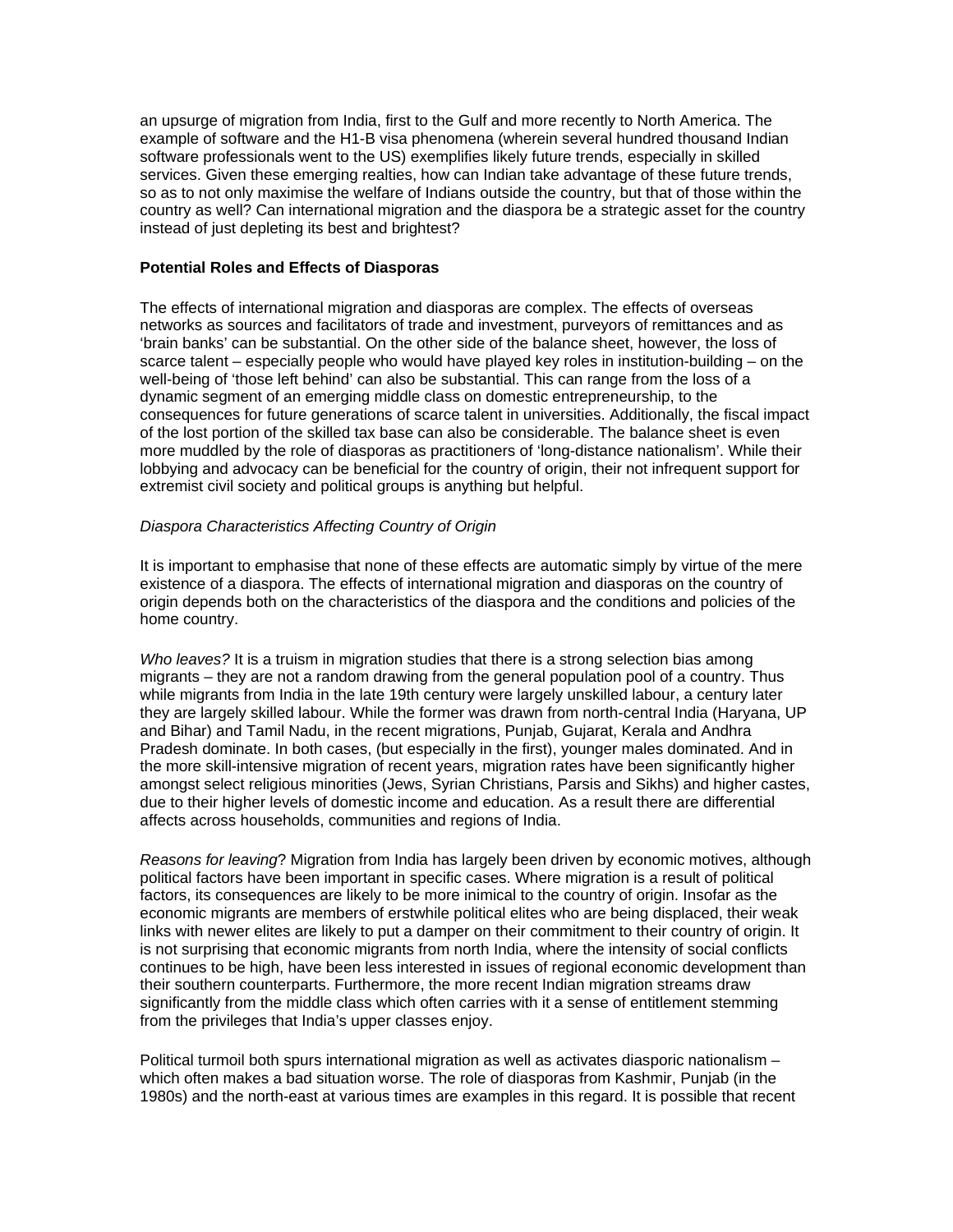events in Gujarat could result in a similar situation. Global trends are weakening the cover of national sovereignty – and diasporic minorities will, in all likelihood, play a more activist role, especially where the community faces the threat of violence.

*Time of leaving*? How long a disaporic community has been out if its country of origin is important in that the greater the vintage of a diaspora the less intimate its links with the country of origin. Although this is changing due to technological changes, which have made it much easier to travel, maintain communication links and keep abreast of various cultural media, it does emphasise the need to nurture second generation links. *Where did it go and how did it fare*? The more successful a diaspora the greater the effects on the country of origin. This is a function both of the success of the diasporic community within the destination country as well as the salience of the destination country. Indians were successful in East Africa, but the trajectory of those countries meant that the overall impact was limited. Conversely, Indians in the UK were relatively modestly successful and therefore despite that country's greater salience, the impact has also been modest. The greater impact of the India community on the US is a function of community's high initial level of education at the time of emigration and consequent success within the US, coupled with the leveraging of that country's global salience as well. Thus if India wants to leverage the strategic impact of its diaspora in the future, it should try and channel outflows to countries that are becoming more important players in the global system.

## *Policies and Conditions in Country of Origin*

The effects of a diaspora are strongly mediated by policies and conditions in the country of origin. The same Chinese diaspora which played a critical role in China's economic growth after 1980, was a silent spectator in the decades before that. As long as China itself was closed, and international trade and investment were ideologically suspect, the skills and wealth of overseas Chinese had little effect on the country. Lebanon presents a similar story. Many central American, African and central European countries have large diasporas – but their own economic policies and political instability means that diasporas have little positive effect and indeed often have a strong negative effect on their country of origin. Armenia is a typical example in this regard.

The prevailing wisdom in India until recently paid little attention to international trade. As a result the importance of overseas trade networks provided by its diaspora were underplayed. This is an important reason why Indians in east Africa and Hong Kong were not courted by the Indian government and Indian business despite the potential pay offs. India's fears of the outside world was reflected not just in its policies towards international trade and FDI but also an apathy bordering on resentment towards its more successful diaspora. In the last decade, the transformation of the ideological climate in India and the success of the diaspora, especially in the US, has instilled much greater self-confidence in both. The resulting lack of defensiveness has been an important reason for the growing links and stronger bonds, which have transformed relations between Indian and its diaspora.

Economic policies, however, are only one side of the coin. A country's political and social policies can have an even more dramatic impact. There is strong evidence today that the problems faced by countries with internal strife are amplified if they have substantial diasporas abroad. India's experiences bear this out, especially its treatment of minorities, be it 1984 in Delhi and more recently in Gujarat. It cannot be overemphasised that increasingly a country' minorities living abroad will press their claim to justice not in the country of origin but in the country of settlement. In turn this will adversely impact on bilateral relations between the country of origin and the country of settlement.

## **Policy Options**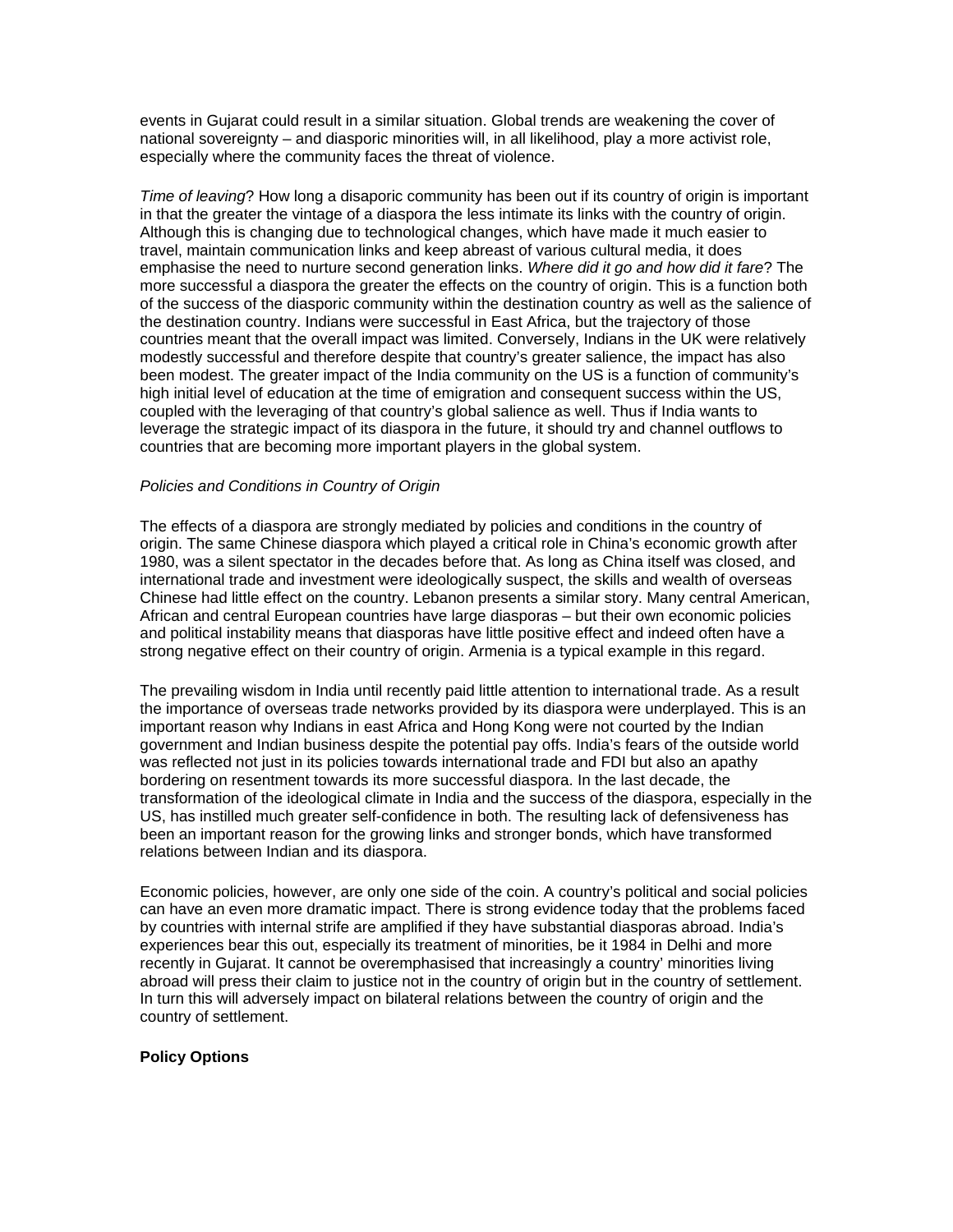Policy changes in India and global trends portend a potentially large increase in international migration from India. The country and its diaspora are at a historical pivot. There is a significant potential for the diaspora to emerge as an important strategic asset for India in the foreseeable future. But for this to happen, India needs to institute politically difficult policy changes. At the same time the diaspora needs to both put its money where its mouth is, as well as change its priorities on the choice of strategic investments in the country of origin.

Policies towards the diaspora have to be formulated with regard to policies towards other foreigners and the country's own residents so as to ensure that they do not create opportunities for arbitrage that inadvertently subvert the goals behind the policies. Overall the policy regime should not result in a situation where an Indian citizen has a greater probability to get recognition and concessions from her/his country of origin if (s)he leaves than if (s)he had stayed behind. In general, policies should treat the diaspora at par with other foreigners on economic issues (such as investment incentives) while treating them at par with resident Indians on civil, social and cultural rights. Unfortunately, the current policy regime seems to be just the opposite. On the sensitive issue of political rights, the diaspora should be allowed to avail of dual citizenship but critically without the right to vote unless they can be taxed (even to a limited extent).

#### *Deepening Links within Existing Diaspora*

India needs to actively court two important, but largely untapped, segments of the existing diaspora: the young, second generation of overseas Indians; and those approaching retirement. India risks losing its links with the second generation unless it finds mechanisms to attract them to come and spend some time in India. Youth is both more risk taking and idealistic and these characteristics can be tapped through programmes to spend a semester (or academic year) in India in their high school or college years and working with NGOs in social sectors.

Unfortunately, the deep malaise in India's higher education – its poor quality and lack of flexibility – is a critical bottleneck in making this happen. Educational services, particularly higher education, need the same degree of liberalisation and decentralisation that liberated India's industries from the vice-like grip of 'Licece Raj'. India needs to set an equivalent of the Foreign Investment Promotion Board (FIPB) for educational services to attract high quality investments in exiting public and new private universities. This will not only help in raising India's human capital but will also facilitate the movement of younger members of the diaspora to India. Regrettably the current climate in India is as ideologically opposed to liberalisation in this critical area as it was to FDI a decade ago.

At the other end of the age spectrum, India can tap the expertise of a growing number of retirees who have specialised skills that they can offer even if only on a part-time basis. This is particularly the case of retired doctors, engineers, scientists and professors who may well like to visit India especially in winter. Low transaction cost mechanisms that provide a co-ordinating and information-clearing function to match the expertise of retirees to specific institutions, need to be created. In this case, local governments and NGOs rooted in civic society are best suited to try and match the expertise to their specific requirements.

#### *Tap the Labour Supply Potential in New Sectors and Countries*

India's migration and manpower policies need greater portfolio diversification both with respect to the countries of migration and the portfolio of jobs. Currently, India's migration is concentrated in English-speaking countries for obvious reasons. India should try and target the EU, Japan, Latin America and Russia over the next few decades. Similarly, there is considerably greater scope for jobs at all skill levels in global transportation (ships, airlines), health professionals (especially nurses and old-age care professionals) and home care. This requires major investments in specific educational services such as language, nursing and merchant marine training institutions.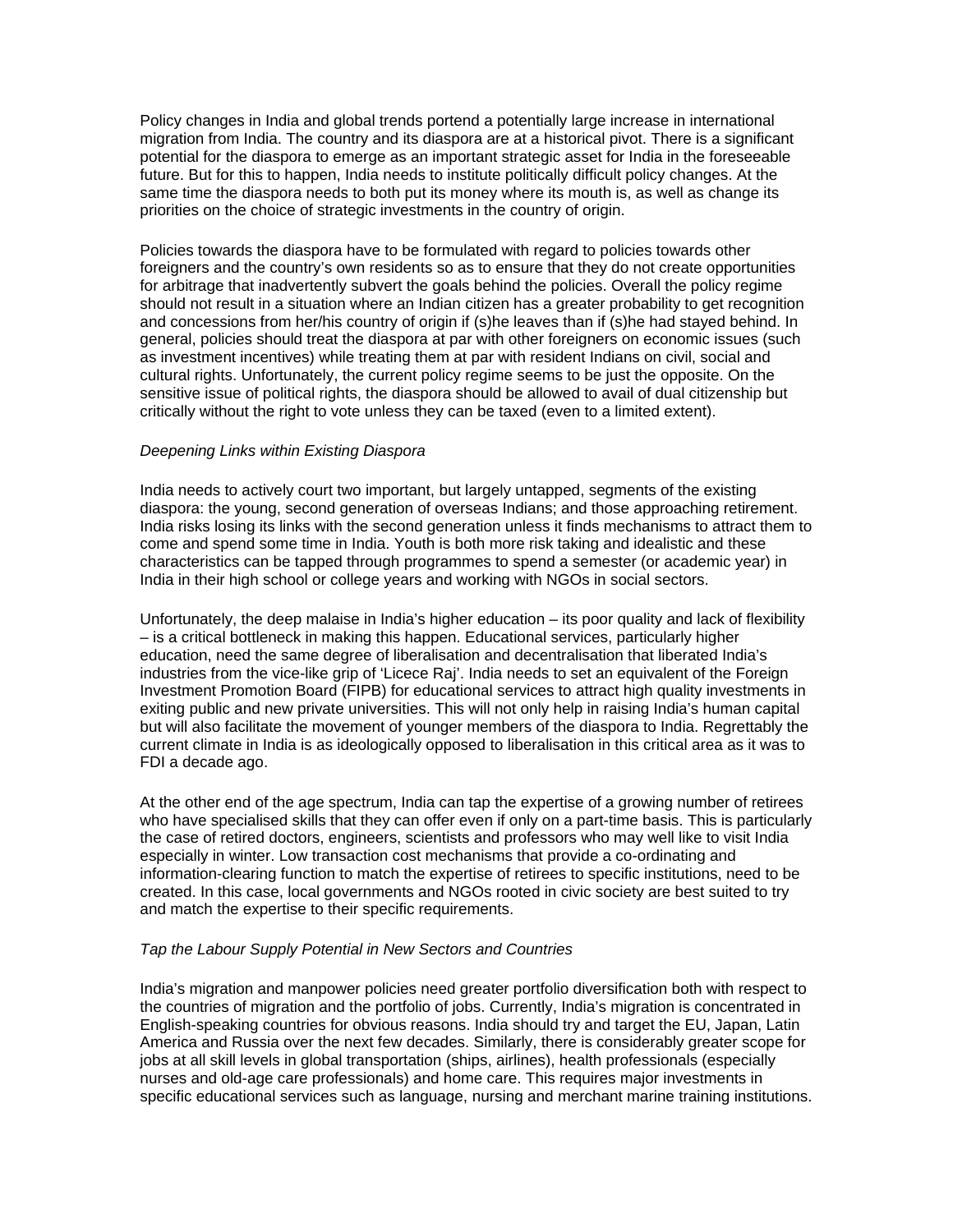However, if India is to become a major exporter of skilled manpower it must liberalise its policies for skilled professionals (especially those of Indian origin) with foreign degrees (at least from recognised institutions). The country cannot simultaneously exult in the success of its diaspora while shutting the door to skilled professionals from abroad. The narrow interest-group pressures from bodies such as the Medical Council of India, Bar Council of India and the ICWA who have put pressure on the government to bar professionals trained in foreign countries needlessly limits India's access to foreign expertise. The premise that India should reciprocate and bar professionals from those countries that do not recognise Indian degrees is self-defeating and is a case of cutting one's nose to spite others. At least in the case of the advanced industrialised countries, a positive list of institutions with high standards should be maintained such that anyone qualifying from these institutions should be allowed to work in India. It needs to be reiterated that barring the top tier of India's professional schools, the average quality is poor. Moreover, India needs hardly fear that opening its markets to well trained professionals from abroad will result in a flood of immigrants!

India's long-term comparative advantage is its skilled manpower and other than the interest of individual professionals and firms who are currently collecting large rents because of lack of competition, the long-term interests of India are to have open borders with respect to individuals with high skills. It is a cruel irony that the US with far greater human capital than India allows Indian citizens based in the US to work on defence contracts and research, even while India is extremely chary of using its diaspora for the same purpose even though the country's aggregate level of human capital is much lower. While India should take a much more liberal approach to the General Agreement on Trade in Services (GATS) and particularly push strongly for liberalisation of Mode Four (Movement of Natural Persons), this is unlikely to bear fruit. Currently, the global climate is such that a multilateral agreement on the GATS is likely to be much more difficult to achieve than selective bilateral agreements. Consequently, India should ratchet-up its efforts to reach bilateral agreements on temporary migration, especially with the industrialised countries. Ongoing discussions between the EU and north Africa, and between Japan and Philippines are pointers in this direction. And if India were to strive to reach such agreements with the EU, Canada, US, Australia, New Zealand, Japan and Russia it would be in a verystrong position in a few decades to have a diaspora that is strategically located and placed.

## *Policies towards Diaspora*

Equally important are policy changes that the government should not do with respect to the diaspora. It is important for India to move to a policy regime that treats its diaspora as close to its treatment of its own residents, rather than the current mix of discriminatory policies, both negative and positive.In particular the Indian government should not give any investment incentives to its diaspora greater than what it is willing to give other foreigners and, in turn, both should be close to what the government offers its own residents. It would be indeed tragic if an incentive structure is created whereby the primary mechanism to gain recognition in India is by leaving the country.

It is therefore important that the GOI move to scrap schemes to attract NRI funds with selective benefits, especially in view of India's burgeoning foreign exchange reserves. Similarly, special tax treaties such as those with Mauritius should also be done away with. These schemes inevitably result in round-tripping, i e, capital flight from India which comes back through these windows, attract 'hot money' and often divert resources from alternative uses rather than result in additional resource flows.

However, instead of focusing on additional financial incentives for its diaspora, India can try to eliminate any negative incentives, be it in employment, business, or educational qualifications. Long-term trends are likely to witness greater 'circulatory migration' and GOI policies should lubricate such flows rather than put hindrances to these natural trends. The GOI should move urgently to reach 'totalisation' agreements with industrialised countries, so that members of the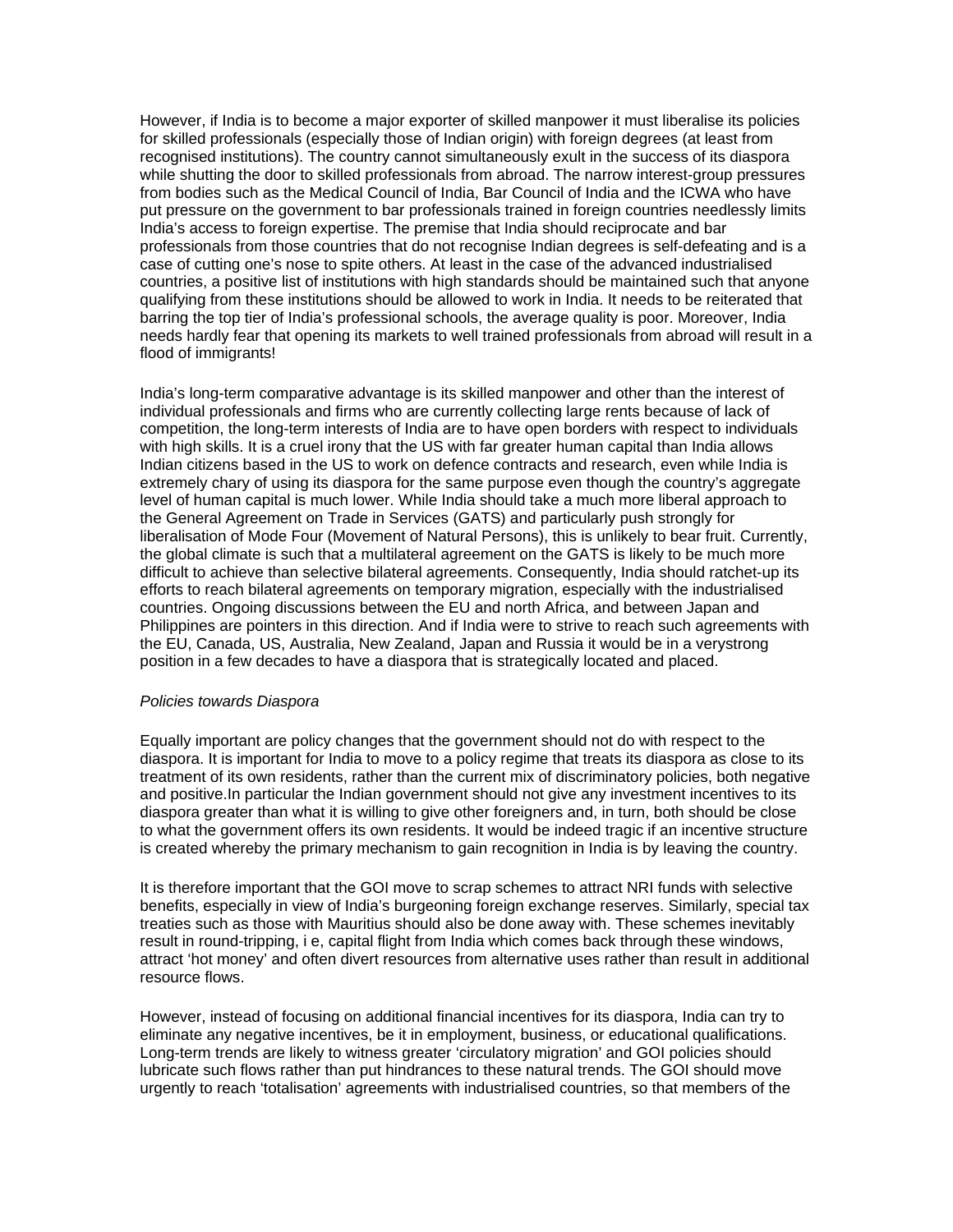diaspora who return do not suffer penalties of having paid social security taxes from which they do not draw any benefits.

In contrast to economic rights where the diaspora should be treated at par with other foreign investors, on the matter of social, civil and cultural rights it should be treated on par with other Indian citizens. This must include the right to work, not only in the private sector but also in the public sector and the right to buy and sell land and property. It is puzzling that even as talent is being leached away from the public sector, needless hurdles remain in trying to attract talented persons to work in the public sector. The GOI and the Indian public should have no illusions that there are hordes of PIOs waiting to crash the gates of the public sector to take on jobs even as other talented Indians are exiting. Indeed, in two particular areas – R and D and education – the dearth of talent in public sector institutions makes it particularly important to open it up to any PIO. On this issue, the GOI can draw some lessons from the US where sectors such as defence research and even military service are open to non-citizens. Insofar as there are concerns of secrecy in India, they are grossly overblown and have merely served as a cover for malfeasance and mediocrity.

In the matter of political rights, the diaspora has strongly pressed for dual citizenship. India would not be exceptional in this regard and many countries have moved to do so in recent years. The experience of other countries around the world has shown that there is little downside in this proposal with an important caveat: political rights inherent in dual citizenship must exclude the right to vote unless India can extend a form of the Bhagwati tax, i e, a tax on citizens abroad akin to what the United States currently practices. First, as a practical matter it is procedurally very difficult in a parliamentary system, since voters have to be resident in a specific geographical location. More importantly, rights without obligations are deeply problematic. The contract of citizenship entails two critical obligations on the part of the citizen, namely, taxes and military service. The diaspora is unlikely to look kindly on either. However, unless there is a tax obligation, dual citizenship should not carry with it the right to vote since it could perversely lead to a situation of representation without taxation. NRIs would do well to remember that citizenship is a social contract and if it brings with it certain rights it also brings with it certain duties and obligations.

At the Pravasi Bharatiya Divas the GOI announced that people of Indian origin resident in a select group of rich countries would be eligible for dual citizenship. This move is extremely regrettable. While it is understandable the India exclude those in south Asia, the People of Indian Origin (PIOs) resident in other LDCs (such as Guyana, east Africa and Fiji) have a much greater regard for India than many of those resident in rich countries. If India were to implement such a move, it would needlessly antagonise a potential strategic asset.

Any move towards dual citizenship will require amendments to the Citizenship Act of 1955, and the process must also eliminate the gender discrimination currently embedded in the act.<sup>1</sup> Currently, residency requirement for PIOs to obtain Indian citizenship varies according to whether the father or mother is an Indian citizen. The same asymmetry applies when an application for citizenship is made on the basis of the spouse being an Indian citizen. If the father/husband is an Indian citizen, it is 15 days; on the other hand, if only the mother/spouse is an Indian citizen, the residency requirement is five years! Steps need to be taken to make the residency requirement short but more importantly there should be parity between genders.

## *Diaspora's Own Mindset*

Finally, the Indian diaspora must itself engage in introspection to try and see what it can do to strengthen India. Despite the admitted success of the Indian diaspora, its impact on India has been modest up to date. In recent years the diaspora's origin has been in the middle class, a group which has received strong preferential treatment in India. Nonetheless, this group has a strong sense of entitlement and often stresses how much more it deserves rather than what it can